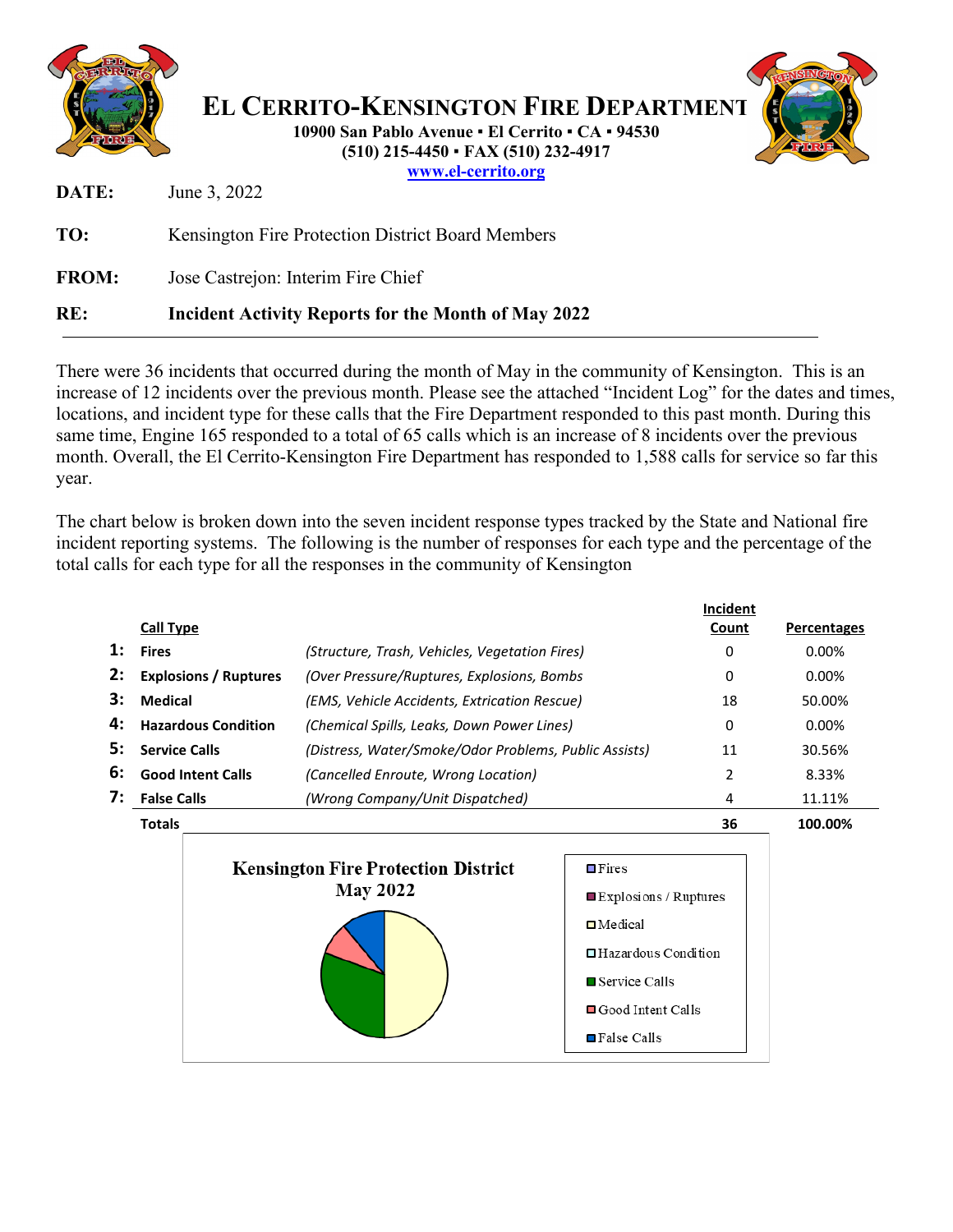## **Kensington Fire Protection District Community Response Log for May 2022**

| #  | Incident<br><b>Number</b> | Date & Time        | <b>Address</b>        | <b>City</b> | <b>Apparatus ID</b> | Incident<br>$Type*$ |
|----|---------------------------|--------------------|-----------------------|-------------|---------------------|---------------------|
| 1  | 0022049662                | 02-May-22 19:15:03 | Purdue AVE            | Kensington  | E <sub>165</sub>    | 321                 |
| 2  | 0022049986                | 03-May-22 14:13:07 | Kerr AVE              | Kensington  | E165                | 321                 |
| 3  | 0022050024                | 03-May-22 15:38:11 | Arlington AVE         | Kensington  | E165                | 700                 |
| 4  | 0022050368                | 04-May-22 10:30:56 | Arlington AVE         | Kensington  | E165                | 321                 |
| 5  | 0022051123                | 05-May-22 21:11:05 | Arlington AVE         | Kensington  | E165                | 321                 |
| 6  | 0022052184                | 08-May-22 12:49:32 | Arlington AVE         | Kensington  | E165                | 735                 |
| 7  | 0022052189                | 08-May-22 12:58:43 | Coventry RD           | Kensington  | E165                | 611M                |
| 8  | 0022052318                | 08-May-22 18:49:02 | Kenyon AVE            | Kensington  | E165                | 522                 |
| 9  | 0022052658                | 09-May-22 16:15:29 | <b>Rugby AVE</b>      | Kensington  | E165                | 321                 |
| 10 | 0022052958                | 10-May-22 10:59:14 | Kensington RD         | Kensington  | E172                | 550                 |
| 11 | 0022053101                | 10-May-22 16:11:11 | Yale AVE              | Kensington  | E165                | 321                 |
| 12 | 0022053165                | 10-May-22 19:15:49 | Coventry RD           | Kensington  | E165                | 321                 |
| 13 | 0022053623                | 11-May-22 19:59:29 | Yale AVE              | Kensington  | E165                | 322                 |
| 14 | 0022053662                | 11-May-22 23:06:45 | Windsor AVE           | Kensington  | E165                | 550                 |
| 15 | 0022054312                | 13-May-22 13:27:50 | Rincon RD             | Kensington  | E165                | 550                 |
| 16 | 0022054633                | 14-May-22 04:10:52 | Coventry RD           | Kensington  | E165                | 321                 |
| 17 | 0022054796                | 14-May-22 12:45:37 | 0-0 Wildcat Canyon RD | Kensington  | E165                | 611                 |
| 18 | 0022054938                | 14-May-22 18:56:37 | Coventry RD           | Kensington  | E165                | 550                 |
| 19 | 0022055201                | 15-May-22 09:55:09 | Ocean View AVE        | Kensington  | E165                | 321                 |
| 20 | 0022055486                | 15-May-22 21:32:56 | Ocean View AVE        | Kensington  | E165                | 550                 |
| 21 | 0022056047                | 17-May-22 06:55:02 | Ocean View AVE        | Kensington  | E165                | 550                 |
| 22 | 0022056390                | 17-May-22 20:05:21 | Arlington AVE         | Kensington  | E165                | 321                 |
| 23 | 0022056896                | 18-May-22 21:59:43 | <b>Highland BLVD</b>  | Kensington  | E165                | 321                 |
| 24 | 0022056979                | 19-May-22 03:58:13 | Coventry RD           | Kensington  | E165                | 321                 |
| 25 | 0022057200                | 19-May-22 14:08:00 | <b>Highland BLVD</b>  | Kensington  | E165                | 735                 |
| 26 | 0022057281                | 19-May-22 17:00:55 | <b>Highland BLVD</b>  | Kensington  | E165                | 555                 |
| 27 | 0022057497                | 20-May-22 05:50:47 | Ocean View AVE        | Kensington  | E165                | 554                 |
| 28 | 0022057558                | 20-May-22 09:27:33 | Anson WAY             | Kensington  | E165                | 554                 |
| 29 | 0022058721                | 23-May-22 00:21:50 | <b>Beloit AVE</b>     | Kensington  | E165                | 321                 |
| 30 | 0022060178                | 25-May-22 22:18:03 | Yale CIR              | Kensington  | E165                | 735                 |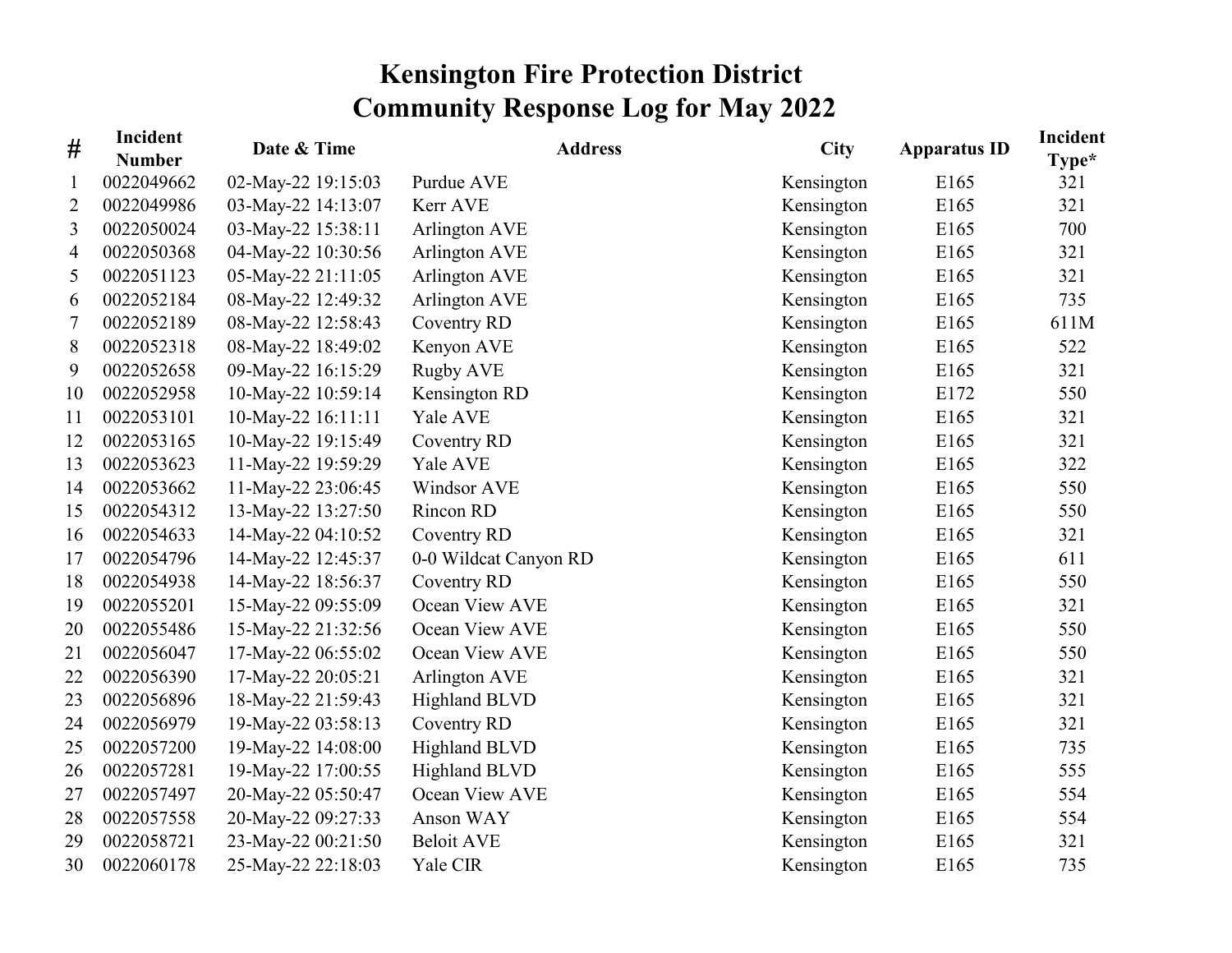| 31 | 0022060569    | 27-May-22 00:04:53 | Lake DR                   | Kensington | E <sub>165</sub> | 321 |
|----|---------------|--------------------|---------------------------|------------|------------------|-----|
| 32 | 0022060925    | 27-May-22 20:46:50 | Columbia AVE              | Kensington | E165             | 611 |
| 33 | 0022060949    | 27-May-22 21:38:05 | Yale AVE                  | Kensington | E <sub>165</sub> | 321 |
|    | 34 0022062021 | 30-May-22 13:04:01 | <b>Berkeley Park BLVD</b> | Kensington | E <sub>165</sub> | 321 |
| 35 | 0022062307    | 31-May-22 06:54:54 | Kenyon AVE                | Kensington | E165             | 554 |
| 36 | 0022062336    | 31-May-22 08:21:06 | Kensington RD             | Kensington | E <sub>165</sub> | 321 |

| <b>Type Series</b> | <b>Description</b>                                     |
|--------------------|--------------------------------------------------------|
| 100                | (Structure, Trash, Vehicle, Vegetation Fire)           |
| 200                | (Over Pressure/Ruptures Explosions, Bombs)             |
| 300                | (EMS, Vehicle Accidents, Extrication, Rescue)          |
| 400                | (Chemical Spills, Leaks, Down power Lines)             |
| 500                | (Distress, Water/ Smoke/Odor Problems, Public Assists) |
| 600                | (Cancelled En Route, Wrong Location)                   |
| 700                | (Wrong Company/Unit Dispatched)                        |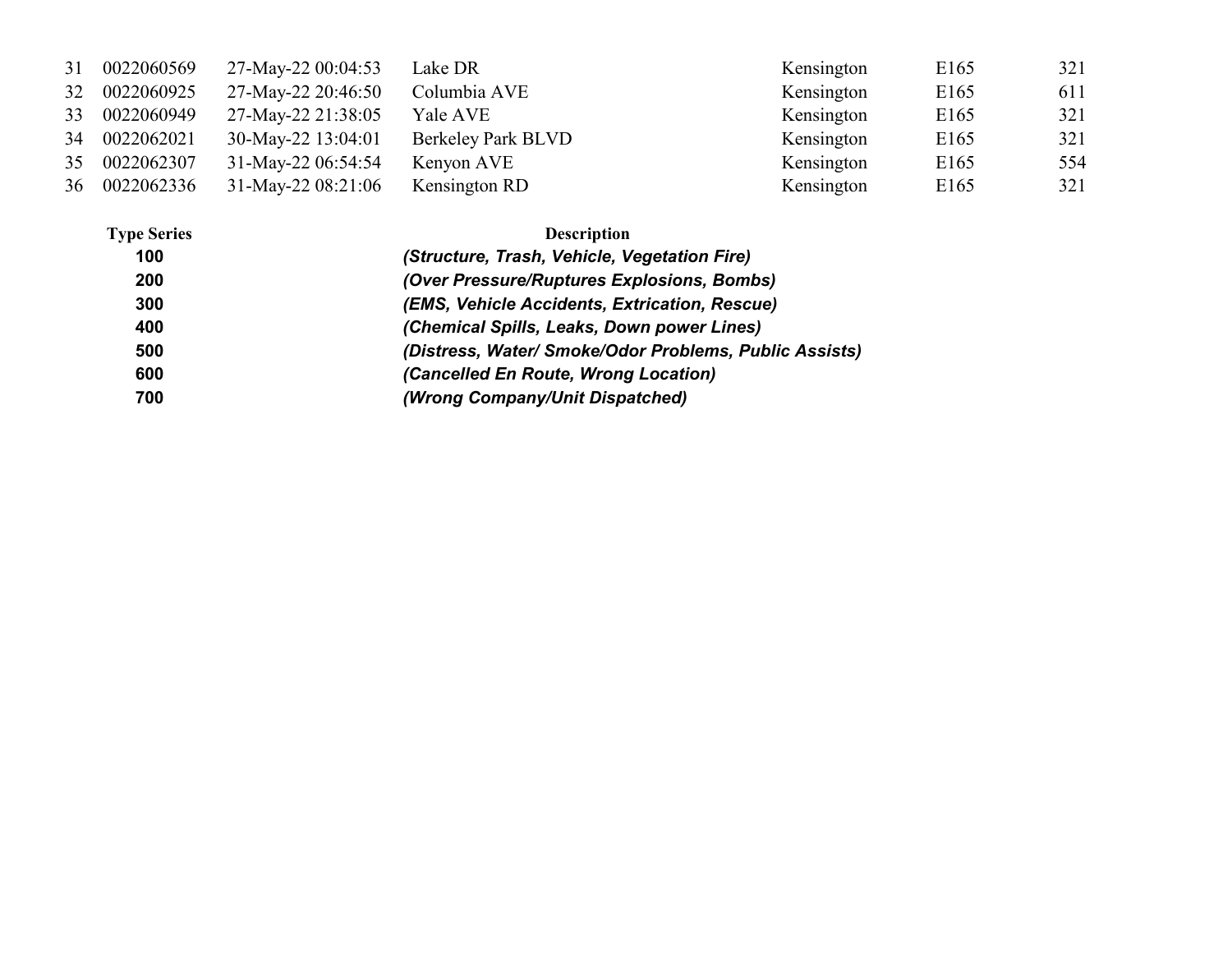## **Kensington Fire Protection District Engine 65 Response Log for May 2022**

| #  | Incident<br><b>Number</b> | Date & Time        | <b>Address</b>                  | <b>City</b> | <b>Apparatus ID</b> | Incident<br>Type* |
|----|---------------------------|--------------------|---------------------------------|-------------|---------------------|-------------------|
| 1  | 0022049129                | 01-May-22 15:33:11 | Golf Course DR                  | Orinda      | E <sub>165</sub>    | 322               |
| 2  | 0022049425                | 02-May-22 10:04:20 | Elm ST                          | El Cerrito  | E165                | 5000              |
| 3  | 0022049662                | 02-May-22 19:15:03 | Purdue AVE                      | Kensington  | E165                | 321               |
| 4  | 0022049986                | 03-May-22 14:13:07 | Kerr AVE                        | Kensington  | E165                | 321               |
| 5  | 0022050024                | 03-May-22 15:38:11 | Arlington AVE                   | Kensington  | E165                | 700               |
| 6  | 0022050064                | 03-May-22 17:46:54 | Leneve PL                       | El Cerrito  | E165                | 5000              |
| 7  | 0022050072                | 03-May-22 18:00:57 | Havey Canyon Trail/ Wildcat TRL | Richmond    | E165                | 321               |
| 8  | 0022050368                | 04-May-22 10:30:56 | Arlington AVE                   | Kensington  | E165                | 321               |
| 9  | 0022050495                | 04-May-22 14:52:47 | Macdonald AVE                   | Richmond    | E165                | 321               |
| 10 | 0022050787                | 05-May-22 07:48:38 | Balra DR                        | El Cerrito  | E165                | 554               |
| 11 | 0022051123                | 05-May-22 21:11:05 | Arlington AVE                   | Kensington  | E165                | 321               |
| 12 | 0022051704                | 07-May-22 08:50:36 | Pomona AVE                      | El Cerrito  | E165                | 611M              |
| 13 | 0022052184                | 08-May-22 12:49:32 | Arlington AVE                   | Kensington  | E165                | 735               |
| 14 | 0022052189                | 08-May-22 12:58:43 | Coventry RD                     | Kensington  | E165                | 611M              |
| 15 | 0022052318                | 08-May-22 18:49:02 | Kenyon AVE                      | Kensington  | E165                | 522               |
| 16 | 0022052520                | 09-May-22 10:00:55 | Elm ST                          | El Cerrito  | E165                | 611               |
| 17 | 0022052658                | 09-May-22 16:15:29 | <b>Rugby AVE</b>                | Kensington  | E165                | 321               |
| 18 | 0022052977                | 10-May-22 11:42:08 | Portola DR                      | El Cerrito  | E165                | 700               |
| 19 | 0022053101                | 10-May-22 16:11:11 | Yale AVE                        | Kensington  | E165                | 321               |
| 20 | 0022053165                | 10-May-22 19:15:49 | Coventry RD                     | Kensington  | E165                | 321               |
| 21 | 0022053623                | 11-May-22 19:59:29 | Yale AVE                        | Kensington  | E165                | 322               |
| 22 | 0022053662                | 11-May-22 23:06:45 | Windsor AVE                     | Kensington  | E165                | 550               |
| 23 | 0022054230                | 13-May-22 10:54:07 | Gatto AVE                       | El Cerrito  | E165                | 611M              |
| 24 | 0022054312                | 13-May-22 13:27:50 | Rincon RD                       | Kensington  | E165                | 550               |
| 25 | 0022054633                | 14-May-22 04:10:52 | Coventry RD                     | Kensington  | E165                | 321               |
| 26 | 0022054796                | 14-May-22 12:45:37 | 0-0 Wildcat Canyon RD           | Kensington  | E165                | 611               |
| 27 | 0022054938                | 14-May-22 18:56:37 | Coventry RD                     | Kensington  | E165                | 550               |
| 28 | 0022055201                | 15-May-22 09:55:09 | Ocean View AVE                  | Kensington  | E165                | 321               |
| 29 | 0022055486                | 15-May-22 21:32:56 | Ocean View AVE                  | Kensington  | E165                | 550               |
| 30 | 0022055859                | 16-May-22 18:02:04 | Arlington BLVD                  | El Cerrito  | E165                | 743               |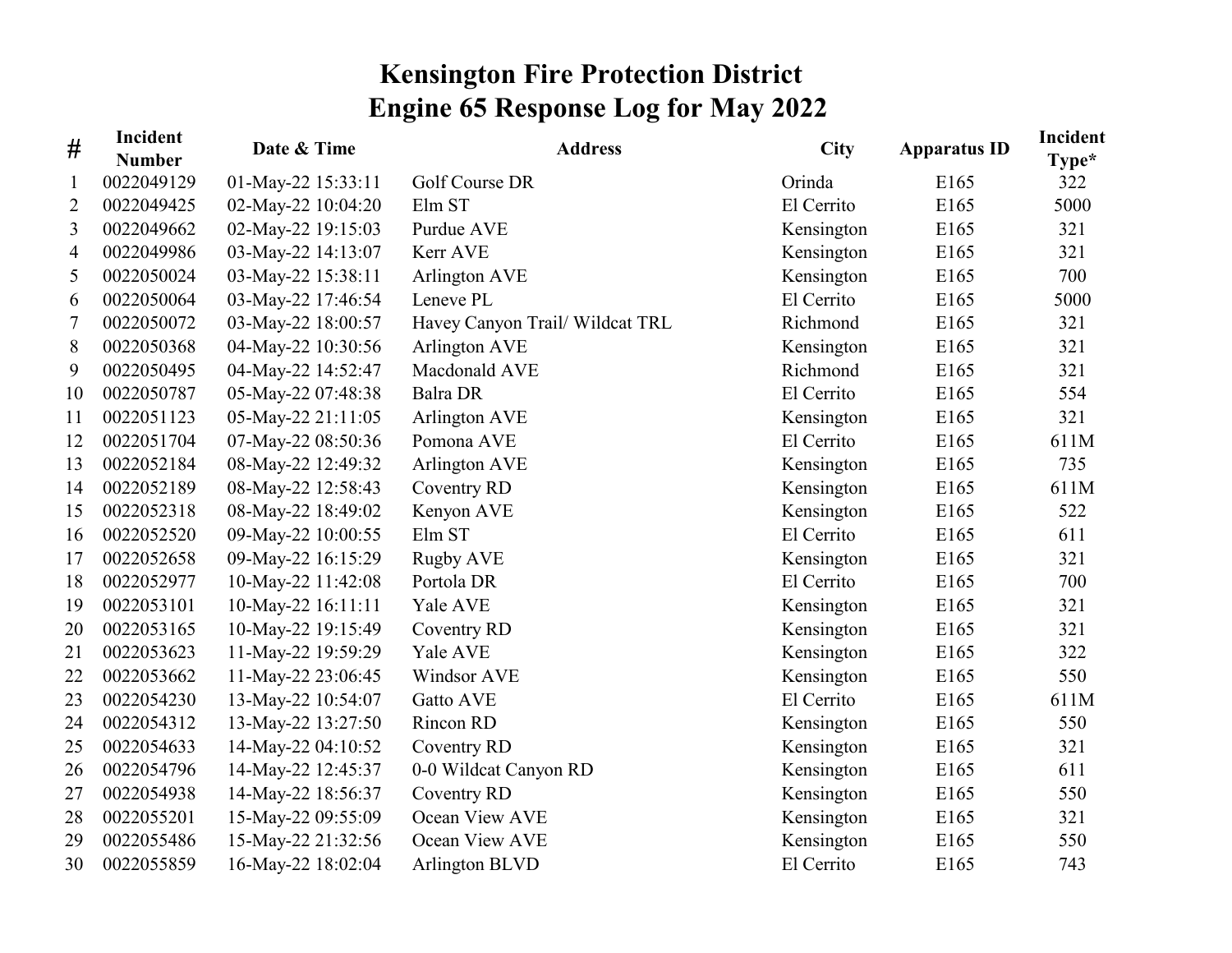| 31 | 0022056047 | 17-May-22 06:55:02 | Ocean View AVE            | Kensington | E165             | 550  |
|----|------------|--------------------|---------------------------|------------|------------------|------|
| 32 | 0022056167 | 17-May-22 12:01:57 | Ohlone TRL                | El Cerrito | E165             | 142  |
| 33 | 0022056240 | 17-May-22 14:50:26 | San Pablo AVE             | El Cerrito | E365             | 117  |
| 34 | 0022056257 | 17-May-22 15:11:20 | San Pablo AVE             | El Cerrito | E365             | 111  |
| 35 | 0022056321 | 17-May-22 17:14:39 | Arlington BLVD            | El Cerrito | E165             | 611M |
| 36 | 0022056351 | 17-May-22 18:25:40 | Seaview PL                | El Cerrito | E165             | 321  |
| 37 | 0022056390 | 17-May-22 20:05:21 | Arlington AVE             | Kensington | E165             | 321  |
| 38 | 0022056720 | 18-May-22 14:56:02 | Colusa AVE                | El Cerrito | E165             | 5000 |
| 39 | 0022056741 | 18-May-22 15:28:11 | El Dorado AVE             | El Cerrito | E165             | 444  |
| 40 | 0022056896 | 18-May-22 21:59:43 | <b>Highland BLVD</b>      | Kensington | E165             | 321  |
| 41 | 0022056979 | 19-May-22 03:58:13 | Coventry RD               | Kensington | E165             | 321  |
| 42 | 0022057200 | 19-May-22 14:08:00 | <b>Highland BLVD</b>      | Kensington | E165             | 735  |
| 43 | 0022057281 | 19-May-22 17:00:55 | <b>Highland BLVD</b>      | Kensington | E165             | 555  |
| 44 | 0022057388 | 19-May-22 21:40:49 | Terrace DR                | El Cerrito | E165             | 322  |
| 45 | 0022057497 | 20-May-22 05:50:47 | Ocean View AVE            | Kensington | E165             | 554  |
| 46 | 0022057558 | 20-May-22 09:27:33 | Anson WAY                 | Kensington | E165             | 554  |
| 47 | 0022058721 | 23-May-22 00:21:50 | <b>Beloit AVE</b>         | Kensington | E165             | 321  |
| 48 | 0022059092 | 23-May-22 17:44:56 | Terrace DR                | El Cerrito | E165             | 745  |
| 49 | 0022059598 | 24-May-22 18:13:04 | Shevlin DR                | El Cerrito | E165             | 5000 |
| 50 | 0022060178 | 25-May-22 22:18:03 | Yale CIR                  | Kensington | E <sub>165</sub> | 735  |
| 51 | 0022060569 | 27-May-22 00:04:53 | Lake DR                   | Kensington | E165             | 321  |
| 52 | 0022060925 | 27-May-22 20:46:50 | Columbia AVE              | Kensington | E <sub>165</sub> | 611  |
| 53 | 0022060949 | 27-May-22 21:38:05 | Yale AVE                  | Kensington | E165             | 321  |
| 54 | 0022061192 | 28-May-22 13:14:16 | Canon DR                  | Orinda     | E <sub>165</sub> | 321  |
| 55 | 0022061447 | 29-May-22 01:57:13 | Seaview DR                | El Cerrito | E165             | 5000 |
| 56 | 0022061611 | 29-May-22 13:40:16 | Carmel AVE                | El Cerrito | E <sub>165</sub> | 5000 |
| 57 | 0022061924 | 30-May-22 09:40:02 | Pinehurst CT              | El Cerrito | E <sub>165</sub> | 321  |
| 58 | 0022061958 | 30-May-22 10:37:05 | Village DR                | El Cerrito | E <sub>165</sub> | 554  |
| 59 | 0022062021 | 30-May-22 13:04:01 | <b>Berkeley Park BLVD</b> | Kensington | E165             | 321  |
| 60 | 0022062199 | 30-May-22 20:37:20 | Carmel AVE                | El Cerrito | E <sub>165</sub> | 5000 |
| 61 | 0022062307 | 31-May-22 06:54:54 | Kenyon AVE                | Kensington | E <sub>165</sub> | 554  |
| 62 | 0022062336 | 31-May-22 08:21:06 | Kensington RD             | Kensington | E165             | 321  |
| 63 | 0022062577 | 31-May-22 15:18:04 | Kearney ST                | El Cerrito | E165             | 611  |
| 64 | 0022062655 | 31-May-22 18:29:08 | San Pablo AVE             | El Cerrito | E165             | 743  |
| 65 | 0022062694 | 31-May-22 20:28:59 | Alta Vista DR             | El Cerrito | E165             | 611X |